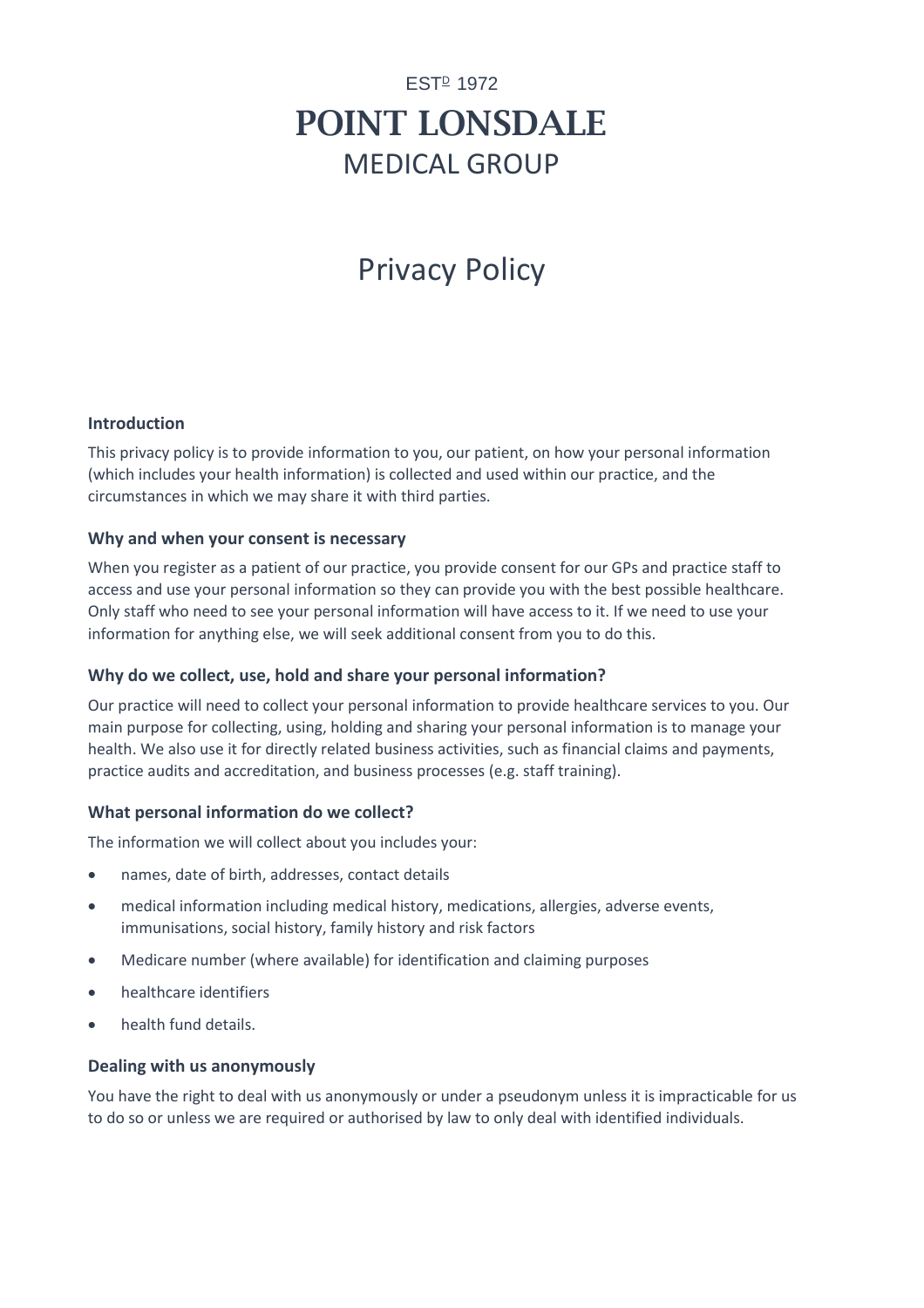## **How do we collect your personal information?**

Our practice may collect your personal information in several different ways.

- 1. When you make your first appointment our practice staff will collect your personal and demographic information via your registration.
- 2. During the course of providing medical services, we may collect further personal information.
- 3. We may also collect your personal information when you visit our website, send us an email or SMS, telephone us, make an online appointment or communicate with us using social media.
- 4. In some circumstances personal information may also be collected from other sources. Often this is because it is not practical or reasonable to collect it from you directly. This may include information from:
	- your guardian or responsible person
	- other involved healthcare providers, such as specialists, allied health professionals, hospitals, community health services and pathology and diagnostic imaging services
	- your health fund, Medicare, or the Department of Veterans' Affairs (as necessary).

#### **When, why and with whom do we share your personal information?**

We sometimes share your personal information:

- with third parties who work with our practice for business purposes, such as accreditation agencies or information technology providers – these third parties are required to comply with APPs and this policy
- with other healthcare providers
- when it is required or authorised by law (e.g. court subpoenas)
- when it is necessary to lessen or prevent a serious threat to a patient's life, health or safety or public health or safety, or it is impractical to obtain the patient's consent
- to assist in locating a missing person
- to establish, exercise or defend an equitable claim
- for the purpose of confidential dispute resolution process
- when there is a statutory requirement to share certain personal information (e.g. some diseases require mandatory notification)
- during the course of providing medical services, through My Health Record (e.g. via Shared Health Summary).

Only people who need to access your information will be able to do so. Other than in the course of providing medical services or as otherwise described in this policy, our practice will not share personal information with any third party without your consent.

We will not share your personal information with anyone outside Australia (unless under exceptional circumstances that are permitted by law) without your consent.

Our practice will not use your personal information for marketing any of our goods or services directly to you without your express consent. If you do consent, you may opt out of direct marketing at any time by notifying our practice in writing.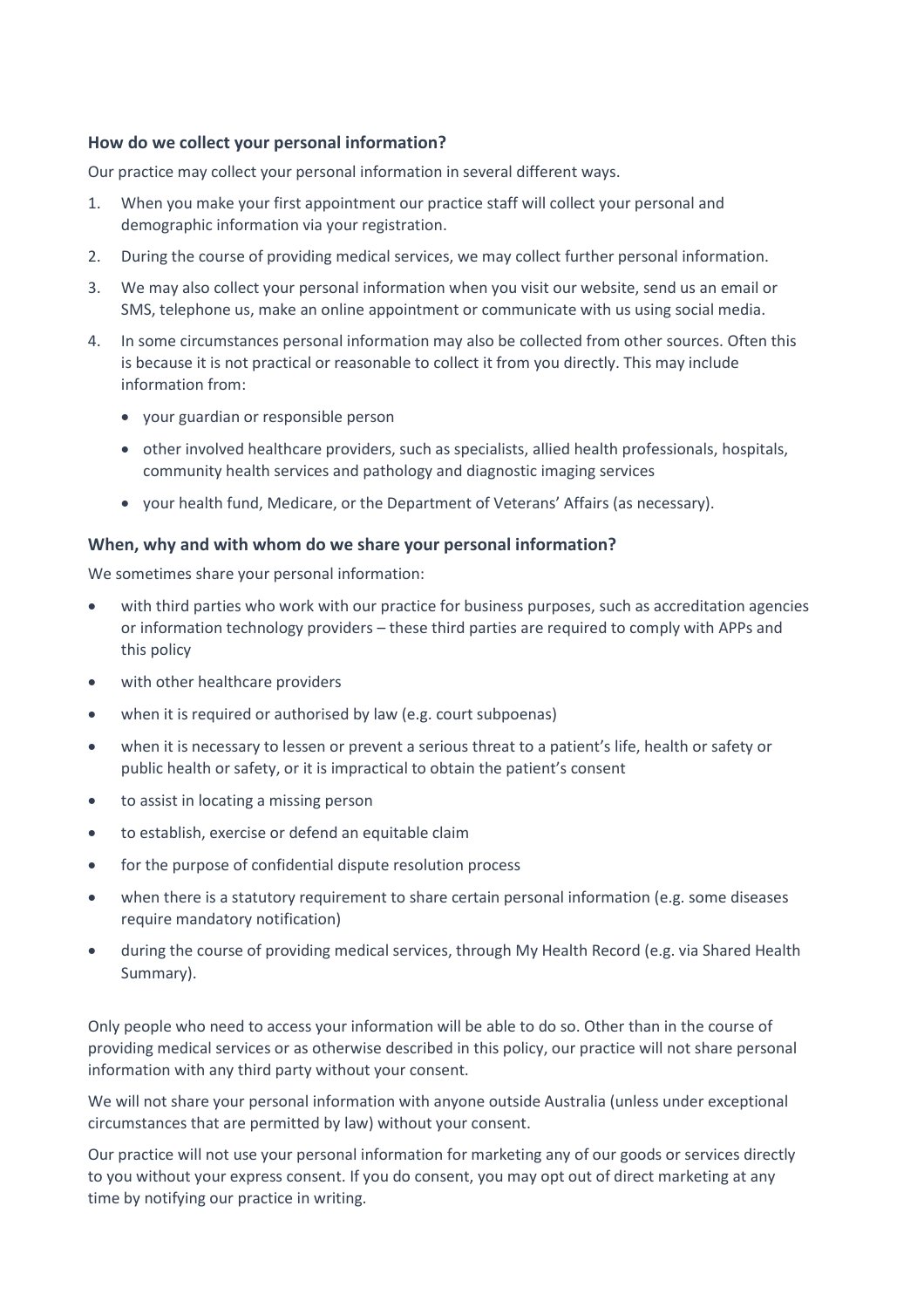# **How do we store and protect your personal information?**

Your personal information is stored at our practice as an electronic record. The management of all practice computers and servers comply with the *RACGP's computer and information security standards*, and we have a sound back up system and contingency plan to protect the practice from loss of data.

Our practice stores all personal information securely. It has systems in place to protect the privacy, security, quality and integrity of the personal health information held electronically. Members of the practice team have different levels of access to personal patient health information as appropriate to their roles and to maintain security all computer hardware and software passwords are kept confidential and are not disclosed to others.

Our general practitioners, clinical and allied health team members and all other staff and contractors associated with this practice have a responsibility to maintain the privacy of personal health information and sign a confidentiality agreement on induction.

### **How can you access and correct your personal information at our practice?**

You have the right to request access to, and correction of, your personal information.

Our practice acknowledges patients may request access to their medical records. We require you to complete a *Personal Health Information Request Form* which outlines the type of information being requested, and in what format you request to receive the information. Completion of this form ensures correct processing is undertaken and appropriate consent is obtained. Our practice will respond to your request within 30 days. To meet the costs associated with reviewing and preparing personal health information to be released to a patient, our practice charges a \$16.50 administrative fee.

Our practice will take reasonable steps to correct your personal information where the information is not accurate or up to date. From time to time, we will ask you to verify that your personal information held by our practice is correct and current. You may also request that we correct or update your information, and you should make such requests in writing t[o admin@plmg.com.au](mailto:admin@plmg.com.au)

# **How can you lodge a privacy-related complaint, and how will the complaint be handled at our practice?**

We take complaints and concerns regarding privacy seriously. You should express any privacy concerns you may have in writing. We will then attempt to resolve it in accordance with our resolution procedure within 30 days in an open and constructive manner.

# **Contact details:**

# **Point Lonsdale Medical Group** 4 Nelson Road, PO Box 26, Point Lonsdale Victoria 3225 Ph: 03 52580888 Fax: 03 52582900 Email[: admin@plmg.com.au](mailto:admin@plmg.com.au) Web: www.pointlonsdalemedicalgroup.com.au

Complaints that relate to privacy issues or concerns that cannot be resolved internally are to:

**Victoria Office of the Health Services Commissioner**  Telephone: 1300 582 113 Web: [www.hcc.vic.gov.au](http://www.hcc.vic.gov.au/)